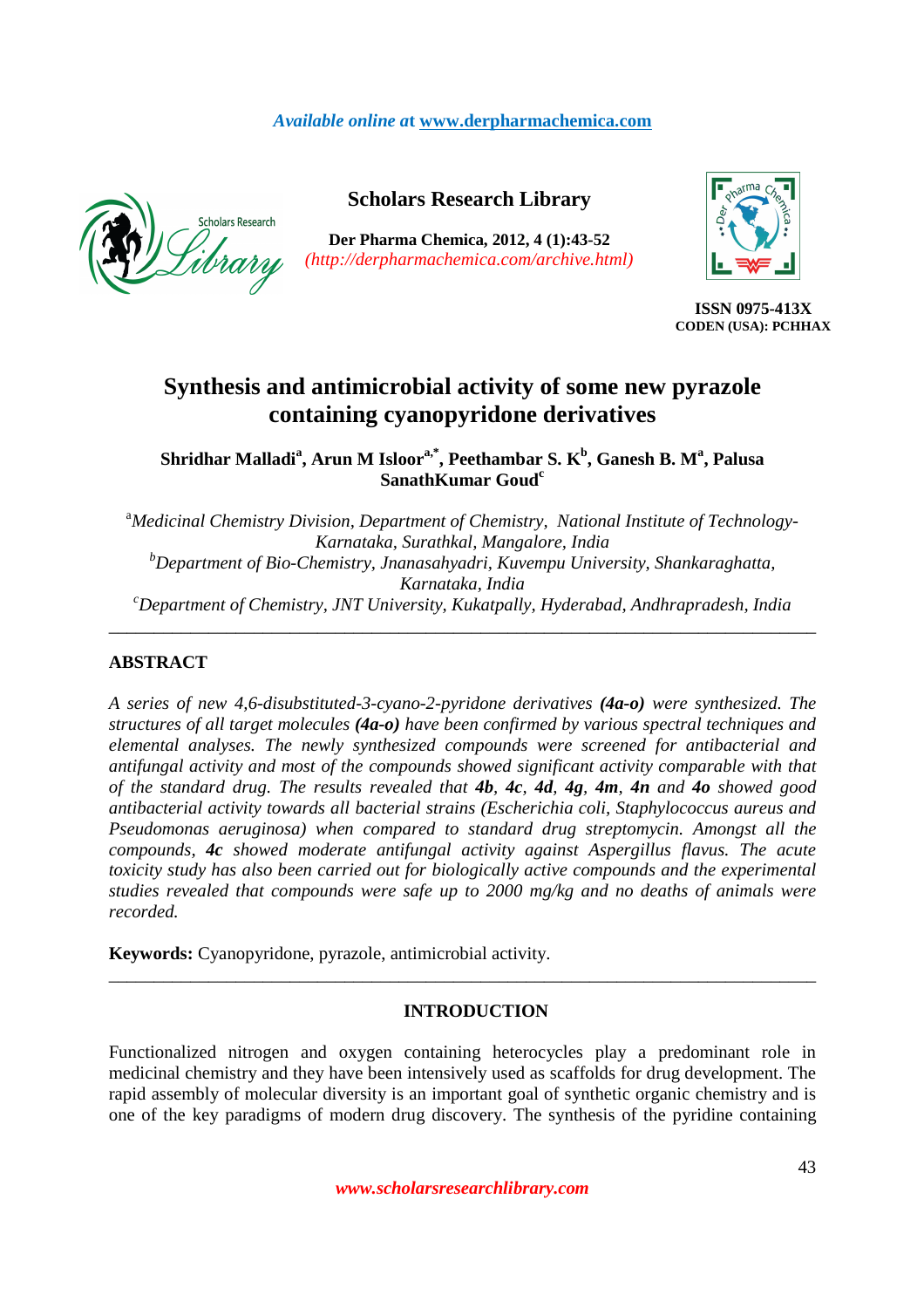heterocyclic systems occupies an important place in the realm of synthetic organic chemistry, due to their therapeutic and pharmacological properties [1-3]. They have emerged as integral backbones of over 7000 existing drugs [4,5]. The pyridine nucleus is an integral part of anticancer and anti-inflammatory agents [6,7] too. On the other hand, cyanopyridone and cyanopyridine derivatives have shown to posses promising antimicrobial [8] and anticancer activities [9]. The interest in 3-cyano-2(1H)-pyridone and their derivatives is due to their wide range of practical uses as medicinal compounds [10]. In addition, the pharmacological and physiological activity of 3-cyanopyridines has attracted much attention in recent years with the synthesis and the study of the nonglycosidic cardiotonic agent milrinone.

*\_\_\_\_\_\_\_\_\_\_\_\_\_\_\_\_\_\_\_\_\_\_\_\_\_\_\_\_\_\_\_\_\_\_\_\_\_\_\_\_\_\_\_\_\_\_\_\_\_\_\_\_\_\_\_\_\_\_\_\_\_\_\_\_\_\_\_\_\_\_\_\_\_\_\_\_\_\_*

Furthermore, pyrazoles represent a key motif in heterocyclic chemistry and occupy a prime place in medicinal and pesticide chemistry due to their capability to exhibit a wide range of bioactivities such as antimicrobial [11-14], anticancer [15], anti-inflammatory [16,17], antidepressant [18], anticonvulsant [19], antipyretic [20] and selective enzyme inhibitory activities [21]. Against this background, to extend our research work on synthesis of biologically active molecules [14,22], we have designed and synthesized a series of 4,6-disubstituted-3 cyano-2-pyridone derivatives **(4a-o)** via one-pot multicomponent reaction using 3-substituted-1*H*-pyrazole-4-carbaldehydes **(1a-e)**, various acetyl compounds **(2a-c),** ethyl cyanoacetate **(3)** and ammonium acetate. All the target molecules were screened for their antimicrobial activity against various microorganisms.

# **MATERIALS AND METHODS**

# **2.1. Chemistry**

Melting points were determined by open capillary method and are uncorrected. The IR spectra (in KBr pellets) were recorded on a Thermo Nicolet avatar 330-FT-IR spectrophotometer. <sup>1</sup>H NMR spectra were recorded (DMSO-d<sub>6</sub>) on a Varian (400 MHz) spectrometer. Chemical shift values are given in  $\delta$  scales. The mass spectra were recorded on API 2000 LC/MS system. Elemental analyses were performed on a Flash EA 1112 series CHNS-O analyzer. The completion of the reaction was checked by thin layer chromatography (TLC) on silica gel coated aluminium sheets (silica gel 60 F254). Commercial grade solvents and reagents were used without further purification.

## **2.2.General procedure for the synthesis of 4,6-disubstituted-3-cyano-2-pyridones (4a-o)**

A mixture of 3-substituted-1*H*-pyrazole-4-carbaldehydes **1a-e** (0.001 mol), corresponding acetyl compounds **2a-c** (0.001 mol), ethyl cyanoacetate (0.0012 mol) and ammonium acetate (0.008 mol) were refluxed in ethanol for 4 h. The reaction mixture was cooled to obtain precipitate which was filtered, washed with ethanol and recrystallized from suitable solvent to get pure product.

**2.2.1. 2-oxo-4-(3-phenyl-1H-pyrazol-4-yl)-6-(thiophen-2-yl)-1,2-dihydropyridine-3-carbonitrile (4a)**  Yield 53 %; M.p. >300 °C; IR (KBr,  $v_{\text{max}}$  cm<sup>-1</sup>): 3229, 3090 (N-H), 2211 (C≡N), 1635 (C=O), 1594 (C=N); <sup>1</sup>H NMR (DMSO-d<sub>6</sub>): δ 13.53 (bs, 1H, pyrazole-NH), 12.66 (s, 1H, pyridone ring NH), 8.32 (s, 1H, pyrazole-5H), 7.18-7.89 (m, 8H, Ar-H), 6.23 (s, 1H, pyridone-5H); MS: m/z = 345 (M+1). Anal. calcd. for C<sub>19</sub>H<sub>12</sub>N<sub>4</sub>OS: C, 66.26; H, 3.51; N, 16.27. Found: C, 66.20; H, 3.55; N, 16.24%.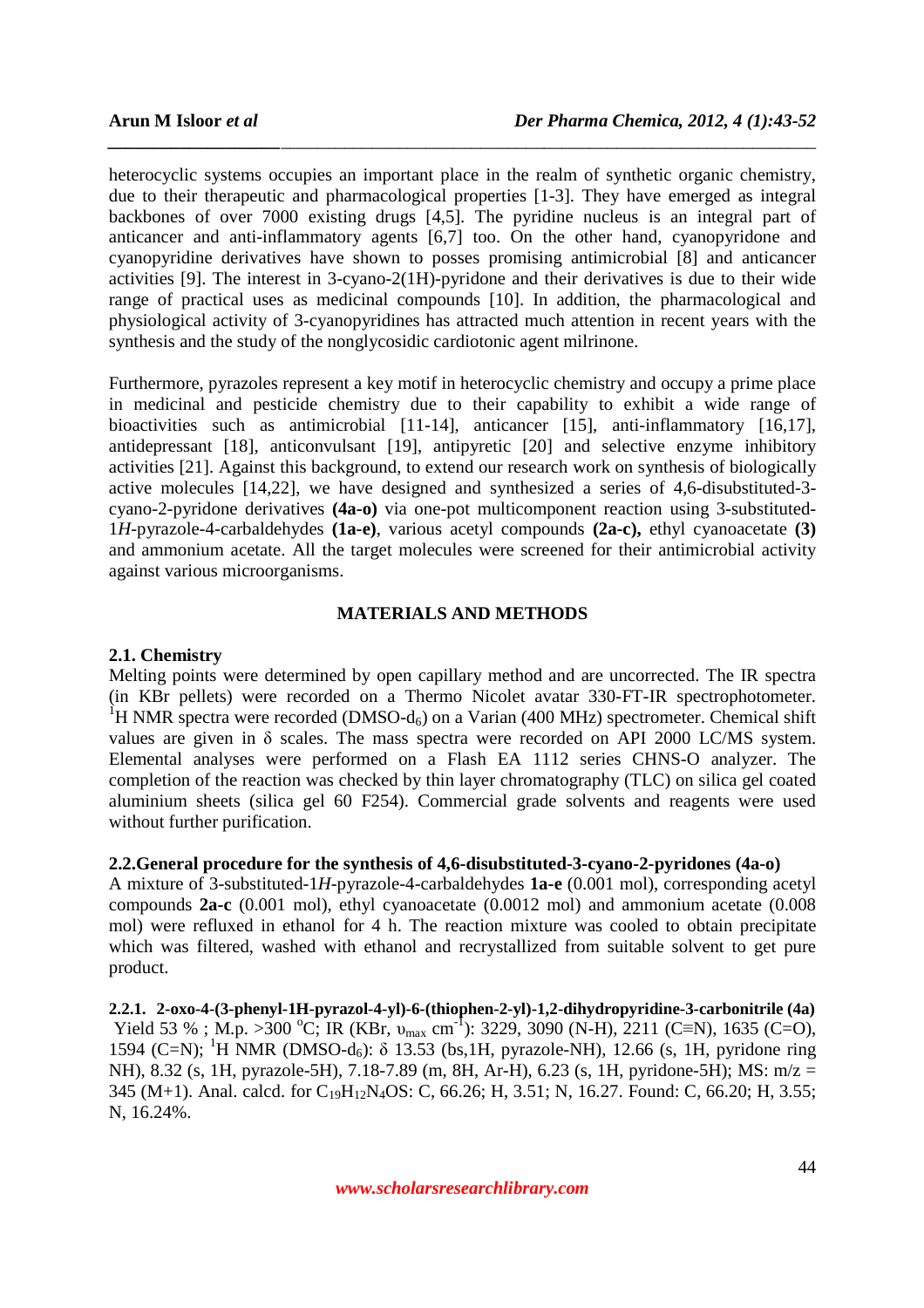#### **2.2.2. 4-[3-(4-fluorophenyl)-1H-pyrazol-4-yl]-2-oxo-6-(thiophen-2-yl)-1,2-dihydropyridine-3 carbonitrile (4b)**

Yield 56 %; M.p. >300 °C; IR (KBr,  $v_{max}$  cm<sup>-1</sup>): 3245, 3088 (N-H), 2205 (C≡N), 1637 (C=O), 1594 (C=N); MS:  $m/z = 363$  (M+1). <sup>13</sup>C NMR: 163.7, 163.4, 161.3, 152.0, 134.7, 131.5, 130.48, 130.4, 129.3, 117.1, 116.2, 116.0, 114.3, 106.6; Anal. calcd. for C<sub>19</sub>H<sub>11</sub>FN<sub>4</sub>OS: C, 62.97; H, 3.06; N, 15.46. Found: C, 62.91; H, 3.02; N, 15.41 %.

*\_\_\_\_\_\_\_\_\_\_\_\_\_\_\_\_\_\_\_\_\_\_\_\_\_\_\_\_\_\_\_\_\_\_\_\_\_\_\_\_\_\_\_\_\_\_\_\_\_\_\_\_\_\_\_\_\_\_\_\_\_\_\_\_\_\_\_\_\_\_\_\_\_\_\_\_\_\_*



4a: R= Thienyl, R<sup>1</sup>=H; 4b: R= Thienyl, R<sup>1</sup>= 4-F; 4c; R= Thienyl, R<sup>1</sup>= 4-Cl; 4d; R= Thienyl, R<sup>1</sup>= 2.4-Cl<sub>2</sub>; 4e; R= Thienyl,  $R^l = 4 - CH_3$ ;  $4f$ ;  $R = 1$ -napthyl,  $R^l = H$ ;  $4g$ ;  $R = 1$ -napthyl,  $R^l = 4 - OCH_3$ ;  $4h$ ;  $R = 1$ -napthyl,  $R^l = 4 - F$ ;  $4i$ ;  $R =$ 1-napthyl,  $R^i = 4$ -Cl;  $A_i$ ;  $R = 1$ -napthyl,  $R^i = 2.4$ -Cl;  $4k$ ;  $R = 1$ -napthyl,  $R^i = 4$ -CH<sub>3</sub>;  $4l$ ;  $R = 5$ -Cl-thienyl,  $R^i = H$ ;  $4m$ ; *R*= 5-Cl-thienyl,  $R$ <sup>1</sup> = 4-F; **4n**: R= 5-Cl-thienyl,  $R$ <sup>1</sup> = 4-Cl; **4o**: R= 5-Cl-thienyl,  $R$ <sup>1</sup> = 4-CH<sub>3</sub>

#### **Scheme 1**: **Synthetic route for 4,6-disubstituted-3-cyano-2-pyridone derivatives**

#### **2.2.3. 4-[3-(4-chlorophenyl)-1H-pyrazol-4-yl]-2-oxo-6-(thiophen-2-yl)-1,2-dihydropyridine-3 carbonitrile (4c)**

Yield 51 %; M.p. >300 °C; IR (KBr,  $v_{max}$  cm<sup>-1</sup>): 3224, 3080 (N-H), 2216 (C≡N), 1638 (C=O), 1594 (C=N); <sup>1</sup>H NMR (DMSO-d<sub>6</sub>): δ 13.56 (bs, 1H, pyrazole-NH), 12.67 (s, 1H, pyridone ring NH), 8.24 (s, 1H, pyrazole-5H), 7.20-7.92 (m, 7H, Ar-H), 6.30 (s, 1H, pyridone-5H); MS: m/z = 379 (M+1). Anal. calcd. for C<sub>19</sub>H<sub>11</sub>ClN<sub>4</sub>OS: C, 60.24; H, 2.93; N, 14.79. Found: C, 60.19; H, 2.89; N, 14.75 %.

#### **2.2.4. 4-[3-(2,4-dichlorophenyl)-1H-pyrazol-4-yl]-2-oxo-6-(thiophen-2-yl)-1,2-dihydropyridine-3 carbonitrile (4d)**

Yield 49 %; M.p. >300 °C; IR (KBr,  $v_{max}$  cm<sup>-1</sup>): 3199, 3088 (N-H), 2214 (C≡N), 1649 (C=O), 1606 (C=N); <sup>1</sup>H NMR (DMSO-d<sub>6</sub>): δ 13.54 (bs, 1H, pyrazole-NH), 12.65 (s, 1H, pyridone ring NH), 8.38 (s, 1H, pyrazole-5H), 7.17-7.82 (m, 6H, Ar-H), 6.15 (s, 1H, pyridone-5H); MS: m/z = 412 (M<sup>+</sup>). Anal. calcd. for C<sub>19</sub>H<sub>10</sub>Cl<sub>2</sub>N<sub>4</sub>OS: C, 55.22; H, 2.44; N, 13.56. Found: C, 55.18; H, 2.39; N, 13.51 %.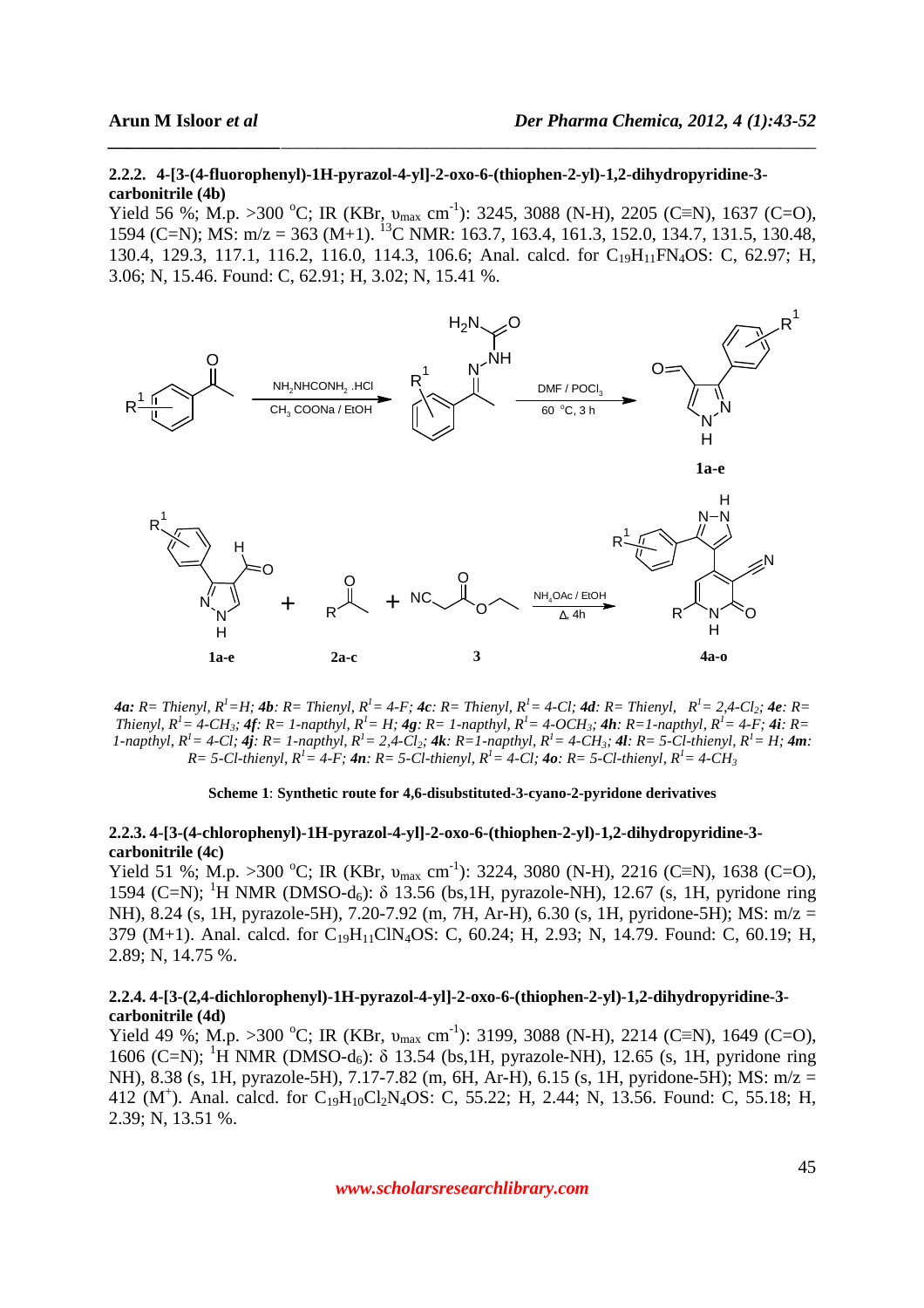# **2.2.5. 4-[3-(4-methylphenyl)-1H-pyrazol-4-yl]-2-oxo-6-(thiophen-2-yl)-1,2-dihydropyridine-3 carbonitrile (4e)**

Yield 56 %; M.p. >300 °C; IR (KBr,  $v_{max}$  cm<sup>-1</sup>): 3321, 3088 (N-H), 2807 (Aliphatic C-H), 2213 (C≡N), 1632 (C=O), 1596 (C=N); <sup>1</sup>H NMR (DMSO-d<sub>6</sub>):  $\delta$  13.56 (bs, 1H, pyrazole-NH), 12.67 (s, 1H, pyridone ring NH), 8.11 (s, 1H, pyrazole-5H), 7.17-7.85 (m, 7H, Ar-H), 6.42 (s, 1H, pyridone-5H), 2.32 (s, 3H, -CH3); <sup>13</sup>C NMR: 163.2, 152.4, 145.9, 138.2, 136.9, 135.7, 131.5, 129.7, 129.3, 128.1, 117.1, 114.0, 106.7, 96.7, 21.0; MS: m/z = 359 (M+1). Anal. calcd. for C20H14N4OS: C, 67.02; H, 3.94; N, 15.63. Found: C, 67.06; H, 3.91; N, 15.59 %.

*\_\_\_\_\_\_\_\_\_\_\_\_\_\_\_\_\_\_\_\_\_\_\_\_\_\_\_\_\_\_\_\_\_\_\_\_\_\_\_\_\_\_\_\_\_\_\_\_\_\_\_\_\_\_\_\_\_\_\_\_\_\_\_\_\_\_\_\_\_\_\_\_\_\_\_\_\_\_*

# **2.2.6. 6-(naphthalen-1-yl)-2-oxo-4-(3-phenyl-1H-pyrazol-4-yl)-1,2-dihydropyridine-3-carbonitrile (4f)**

Yield 58 %; M.p. >300 °C; IR (KBr,  $v_{max}$  cm<sup>-1</sup>): 3121, 3088 (N-H), 2221 (C≡N), 1634 (C=O), 1594 (C=N); <sup>13</sup>C NMR: 162.1, 153.2, 150.3, 133.4, 131.1, 130.9, 130.2, 129.3, 128.8, 128.6, 128.0, 127.7, 126.9, 117.7, 114.2, 109.7, 100.05; MS: m/z = 389 (M+1). Anal. calcd. for  $C_2$ <sub>5</sub>H<sub>16</sub>N<sub>4</sub>O: C, 77.30; H, 4.15; N, 14.42. Found: C, 77.26; H, 4.12; N, 14.38 %.

## **2.2.7. 4-[3-(4-methoxyphenyl)-1H-pyrazol-4-yl]-6-(naphthalen-1-yl)-2-oxo-1,2-dihydropyridine-3 carbonitrile (4g)**

Yield 60 %; M.p. >300 °C; IR (KBr,  $v_{max}$  cm<sup>-1</sup>): 3217, 3088 (N-H), 2220 (C≡N), 1638 (C=O), 1586 (C=N); <sup>1</sup>H NMR (DMSO-d<sub>6</sub>): δ 13.55 (bs, 1H, pyrazole-NH), 12.65 (s, 1H, pyridone ring NH), 8.15 (s, 1H, pyrazole-5H), 7.02-8.05 (m, 11H, Ar-H), 6.0 (s, 1H, pyridone-5H) 3.79 (s, 3H, -OCH<sub>3</sub>). MS: m/z = 419 (M+1). Anal. calcd. for  $C_{26}H_{18}N_4O_2$ : C, 74.63; H, 4.34; N, 13.39. Found: C, 74.59; H, 4.31; N, 13.34 %.

# **2.2.8. 4-[3-(4-fluorophenyl)-1H-pyrazol-4-yl]-6-(naphthalen-1-yl)-2-oxo-1,2-dihydropyridine-3 carbonitrile (4h)**

Yield 57 %; M.p. >300 °C; IR (KBr,  $v_{max}$  cm<sup>-1</sup>): 3291, 3066 (N-H), 2211 (C≡N), 1657 (C=O), 1599 (C=N); <sup>1</sup>H NMR (DMSO-d<sub>6</sub>): δ 13.56 (bs, 1H, pyrazole-NH), 12.78 (s, 1H, pyridone ring NH), 8.36 (s, 1H, pyrazole-5H), 7.31-8.06 (m, 11H, Ar-H), 6.02 (s, 1H, pyridone-5H). <sup>13</sup>C NMR: 163.8, 162.0, 153.1, 150.5, 133.4, 130.8, 130.3, 128.9, 128.0, 127.5, 126.9, 125.5, 125.0, 117.1, 116.3, 116.1, 114.3, 109.6; MS:  $m/z = 407$  (M+1). Anal. calcd. for C<sub>25</sub>H<sub>15</sub>FN<sub>4</sub>O: C, 73.88; H, 3.72; N, 13.79. Found: C, 73.81; H, 3.65; N, 13.74 %.

## **2.2.9. 4-[3-(4-chlorophenyl)-1H-pyrazol-4-yl]-6-(naphthalen-1-yl)-2-oxo-1,2-dihydropyridine-3 carbonitrile (4i)**

Yield 50 %; M.p. >300 °C; IR (KBr,  $v_{max}$  cm<sup>-1</sup>): 3217, 3058 (N-H), 2207 (C≡N), 1655 (C=O), 1600 (C=N); <sup>1</sup>H NMR (DMSO-d<sub>6</sub>):  $\delta$  13.53 (bs, 1H, pyrazole-NH), 12.76 (s, 1H, pyridone ring NH), 8.26 (s, 1H, pyrazole-5H), 7.47-8.06 (m, 11H, Ar-H), 6.03 (s, 1H, pyridone-5H). <sup>13</sup>C NMR: 162.1, 152.9, 150.6, 133.4, 130.9, 130.3, 129.3, 128.9, 128.0, 127.5, 126.9, 125.6, 125.0, 117.1, 114.5, 109.7, 100.1; MS:  $m/z = 423$  (M+1). Anal. calcd. for  $C_2$ <sub>5</sub>H<sub>15</sub>ClN<sub>4</sub>O: C, 71.01; H, 3.58; N, 13.25. Found: C, 71.05; H, 3.53; N, 13.20 %.

## **2.2.10. 4-[3-(2,4-dichlorophenyl)-1H-pyrazol-4-yl]-6-(naphthalen-1-yl)-2-oxo-1,2-dihydropyridine-3-carbonitrile (4j)**

Yield 48 %; M.p. >300 °C; IR (KBr,  $v_{max}$  cm<sup>-1</sup>): 3145, 3058 (N-H), 2215 (C≡N), 1647 (C=O), 1592 (C=N); <sup>1</sup>H NMR (DMSO-d<sub>6</sub>): δ 13.55 (bs, 1H, pyrazole-NH), 12.66 (s, 1H, pyridone ring NH), 8.40 (s, 1H, pyrazole-5H), 7.44-8.06 (m, 11H, Ar-H), 5.87 (s, 1H, pyridone-5H). MS: m/z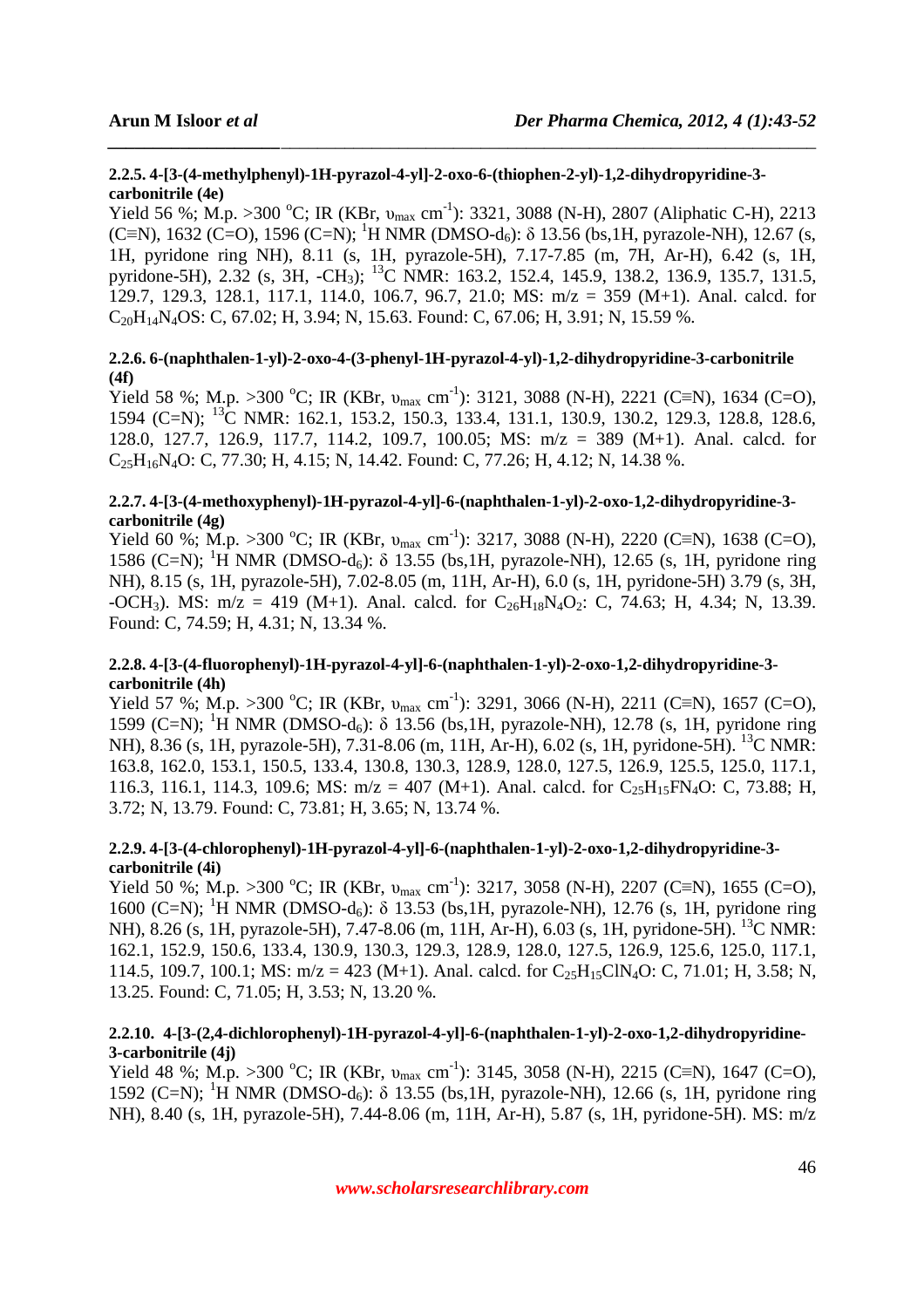$= 457$  (M<sup>+</sup>). Anal. calcd. for C<sub>25</sub>H<sub>14</sub>Cl<sub>2</sub>N<sub>4</sub>O: C, 65.66; H, 3.09; N, 12.25. Found: C, 65.61; H, 3.01; N, 12.19 %.

*\_\_\_\_\_\_\_\_\_\_\_\_\_\_\_\_\_\_\_\_\_\_\_\_\_\_\_\_\_\_\_\_\_\_\_\_\_\_\_\_\_\_\_\_\_\_\_\_\_\_\_\_\_\_\_\_\_\_\_\_\_\_\_\_\_\_\_\_\_\_\_\_\_\_\_\_\_\_*

#### **2.2.11. 4-[3-(4-methylphenyl)-1H-pyrazol-4-yl]-6-(naphthalen-1-yl)-2-oxo-1,2-dihydropyridine-3 carbonitrile (4k)**

Yield 56 %; M.p. >300 °C; IR (KBr,  $v_{max}$  cm<sup>-1</sup>): 3215, 3069 (N-H), 2221 (C≡N), 1653 (C=O), 1612 (C=N); MS: m/z = 403 (M+1). Anal. calcd. for C<sub>26</sub>H<sub>18</sub>N<sub>4</sub>O: C, 77.59; H, 4.51; N, 13.92. Found: C, 77.53; H, 4.45; N, 13.88 %.

#### **2.2.12. 6-(5-chlorothiophen-2-yl)-2-oxo-4-(3-phenyl-1H-pyrazol-4-yl)-1,2-dihydropyridine-3 carbonitrile (4l)**

Yield 45 %; M.p. >300 °C; IR (KBr,  $v_{max}$  cm<sup>-1</sup>): 3217, 3088 (N-H), 2210 (C≡N), 1646 (C=O), 1602 (C=N); <sup>1</sup>H NMR (DMSO-d<sub>6</sub>): <sup>1</sup>H NMR (DMSO-d<sub>6</sub>):  $\delta$  13.52 (bs, 1H, pyrazole-NH), 12.72 (s, 1H, pyridone ring NH), 8.26 (s, 1H, pyrazole-5H), 7.23-7.98 (m, 7H, Ar-H), 6.24 (s, 1H, pyridone-5H). MS:  $m/z = 379$  (M+1). Anal. calcd. for  $C_{19}H_{11}CIN_4OS$ : C, 60.24; H, 2.93; N, 14.79. Found: C, 60.21; H, 2.97; N, 14.74 %.

#### **2.2.13. 6-(5-chlorothiophen-2-yl)-4-[3-(4-fluorophenyl)-1H-pyrazol-4-yl]-2-oxo-1,2-dihydropyridine -3-carbonitrile (4m)**

Yield 48 %; M.p. >300 °C; IR (KBr,  $v_{max}$  cm<sup>-1</sup>): 3224, 3089 (N-H), 2213 (C≡N), 1646 (C=O), 1602 (C=N); <sup>1</sup>H NMR (DMSO-d<sub>6</sub>): <sup>1</sup>H NMR (DMSO-d<sub>6</sub>):  $\delta$  13.55 (bs, 1H, pyrazole-NH), 12.72 (s, 1H, pyridone ring NH), 8.18 (s, 1H, pyrazole-5H), 7.18-7.87 (m, 6H, Ar-H), 6.47 (s, 1H, pyridone-5H). MS:  $m/z = 397$  (M+1). Anal. calcd. for C<sub>19</sub>H<sub>10</sub>ClFN<sub>4</sub>OS: C, 57.51; H, 2.54; N, 14.12. Found: C, 57.47; H, 2.50; N, 14.08 %.

#### **2.2.14. 4-[3-(4-chlorophenyl)-1H-pyrazol-4-yl]-6-(5-chlorothiophen-2-yl)-2-oxo-1,2-dihydropyridine -3-carbonitrile (4n)**

Yield 51 %; M.p. >300 °C; IR (KBr,  $v_{max}$  cm<sup>-1</sup>): 3254, 3085 (N-H), 2212 (C≡N), 1630 (C=O), 1583 (C=N); <sup>1</sup>H NMR (DMSO-d<sub>6</sub>): <sup>1</sup>H NMR (DMSO-d<sub>6</sub>):  $\delta$  13.53 (bs, 1H, pyrazole-NH), 12.72 (s, 1H, pyridone ring NH), 8.18 (s, 1H, pyrazole-5H), 7.09-7.75 (m, 6H, Ar-H), 6.24 (s, 1H, pyridone-5H). MS:  $m/z = 412$  (M<sup>+</sup>). Anal. calcd. for C<sub>19</sub>H<sub>10</sub>Cl<sub>2</sub>N<sub>4</sub>OS: C, 55.22; H, 2.44; N, 13.56. Found: C, 55.17; H, 2.39; N, 13.50 %.

#### **2.2.15. 6-(5-chlorothiophen-2-yl)-4-[3-(4-methylphenyl)-1H-pyrazol-4-yl]-2-oxo-1,2-dihydropyri dine-3-carbonitrile (4o)**

Yield 53 %; M.p. >300 °C; IR (KBr,  $v_{max}$  cm<sup>-1</sup>): 3257, 3083 (N-H), 2213 (C≡N), 1627 (C=O), 1585 (C=N); <sup>1</sup>H NMR (DMSO-d<sub>6</sub>): <sup>1</sup>H NMR (DMSO-d<sub>6</sub>):  $\delta$  13.55 (bs, 1H, pyrazole-NH), 12.66 (s, 1H, pyridone ring NH), 8.07 (s, 1H, pyrazole-5H), 7.21-7.66 (m, 6H, Ar-H), 6.72 (s, 1H, pyridone-5H) 2.32 (s, 3H, -CH<sub>3</sub>). MS:  $m/z = 393$  (M+1). Anal. calcd. for C<sub>20</sub>H<sub>13</sub>ClN<sub>4</sub>OS: C, 61.14; H, 3.34; N, 14.26. Found: C, 61.11; H, 3.29; N, 14.20 %.

#### **2.3.Antimicrobial activity**

The following bacteria and fungi were used for the experiment. Bacteria: *Staphylococcus aureus*  ATCC 25923, *Escherichia coli* ATCC 25922, *Pseudomonas aeruginosa* ATCC 27853. All bacterial strains were maintained on nutrient agar medium at ±37°C. Fungi: *Aspergillus flavus, Chrysosporium keratinophilum* and *Candida albicans MTCC 227* are used in this study. These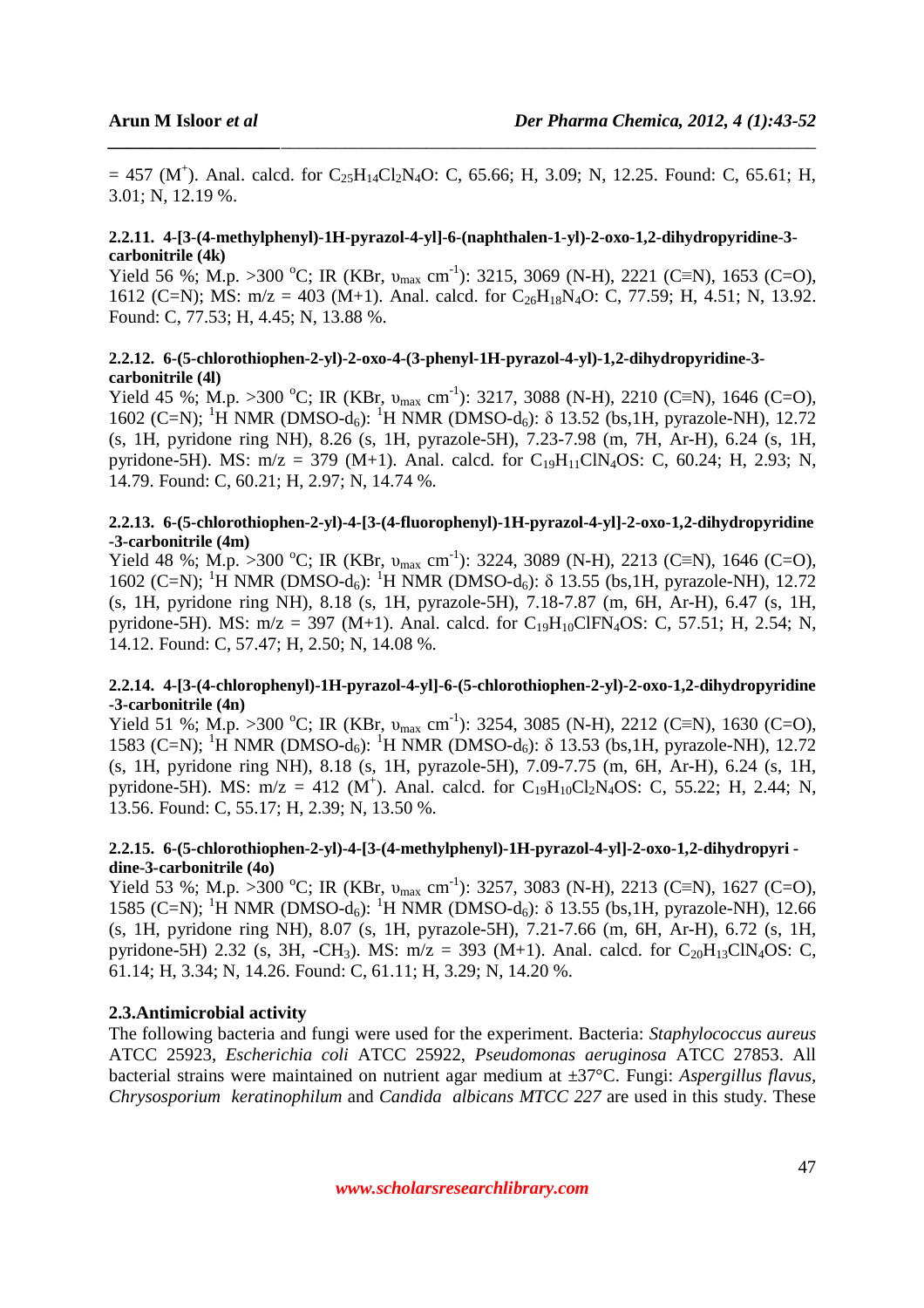cultures are obtained from the Department of Microbiology, Kuvempu University, Shimoga, India. All fungi strains were maintained on potato dextrose agar (PDA) at  $\pm 25$  °C.

*\_\_\_\_\_\_\_\_\_\_\_\_\_\_\_\_\_\_\_\_\_\_\_\_\_\_\_\_\_\_\_\_\_\_\_\_\_\_\_\_\_\_\_\_\_\_\_\_\_\_\_\_\_\_\_\_\_\_\_\_\_\_\_\_\_\_\_\_\_\_\_\_\_\_\_\_\_\_*

| <b>Compound code</b> | <b>Escherichia</b> |                | <b>Staphylococcus</b> |                | Pseudomonas    |              |
|----------------------|--------------------|----------------|-----------------------|----------------|----------------|--------------|
|                      | coli               |                | <b>Aureus</b>         |                | Aeruginosa     |              |
| Conc. in $\mu$ g/ml  | 1000               | 500            | 1000                  | 500            | 1000           | 500          |
| 4a                   | 0 <sup>0</sup>     | 0 <sup>0</sup> | 00                    | 0 <sup>0</sup> | 0 <sup>0</sup> | 00           |
| 4b                   | $07 \pm 0.1$       | $05 \pm 0.2$   | $08 \pm 0.2$          | $06 \pm 0.2$   | $06\pm0.2$     | $04 \pm 0.1$ |
| 4c                   | $09 \pm 0.2$       | $06\pm0.2$     | $06 \pm 0.1$          | $04\pm0.2$     | $07 \pm 0.2$   | $05 \pm 0.2$ |
| 4d                   | $08 \pm 0.2$       | $06\pm0.2$     | $09 \pm 0.2$          | $07 \pm 0.1$   | $07+0.2$       | $05 \pm 0.2$ |
| 4e                   | 00                 | 00             | 00                    | 00             | 00             | 00           |
| 4f                   | 00                 | 00             | 00                    | 00             | 00             | 00           |
| 4 <sub>g</sub>       | $06\pm0.2$         | $04 \pm 0.1$   | $07+0.1$              | $05 \pm 0.1$   | $08 \pm 0.2$   | $04\pm0.2$   |
| 4h                   | 00                 | 00             | 00                    | 00             | 00             | 00           |
| 4i                   | $03+0.2$           | $01 \pm 0.1$   | $05 \pm 0.1$          | $03 \pm 0.1$   | $04+0.2$       | $02+0.2$     |
| 4j                   | $04\pm0.2$         | $01 \pm 0.1$   | $02\pm0.1$            | 00             | $03 \pm 0.2$   | $01 \pm 0.2$ |
| 4k                   | 00                 | 00             | 00                    | 00             | 00             | 00           |
| 41                   | 00                 | 00             | 00                    | 00             | 00             | 00           |
| 4m                   | $07+0.1$           | $05 \pm 0.2$   | $08 \pm 0.2$          | $06 \pm 0.2$   | $06 \pm 0.2$   | $04 \pm 0.1$ |
| 4n                   | $06 \pm 0.2$       | $04 \pm 0.1$   | $07 \pm 0.1$          | $05 \pm 0.1$   | $08 \pm 0.2$   | $04\pm0.2$   |
| 40                   | $06 \pm 0.1$       | $04\pm0.2$     | $07\pm0.3$            | $04\pm0.2$     | $09 \pm 0.2$   | $07 \pm 0.1$ |
| Streptomycin (Std.)  | $16 \pm 0.2$       | $10\pm0.1$     | $15 \pm 0.2$          | $10\pm 0.2$    | $16+0.2$       | $13 \pm 0.2$ |

**Table 1. Antibacterial activity of compounds 4a-o (***Zone of inhibition in mm***).** 

#### **2.3.1. Antibacterial activity**

The antibacterial activity of newly synthesized compounds (**4a-o**) were determined by well plate method in Mueller-Hinton Agar [23,24]. The compounds were tested against a panel of pathogenic microorganisms, including *Escherichia coli*, *Staphylococcus aureus* and *Pseudomonas aeruginosa*. Microorganism strains were maintained on nutrient agar medium at 37°C. The cultures were inoculated in fresh 10 mL Nutrient Broth to yield an initial suspension of approximately 10–100 cfu/mL. All broths were then incubated statically at the aforementioned temperatures for microorganisms, for 18-24 h so that all cells were in the stationary phase. Susceptibility of the test organism to the compounds was determined by employing in the well plate technique. The bacterial suspensions were diluted tenfold in distilled water, and 0.1 mL from the appropriate dilution was spread plated on nutrient agar in order to give a population of approximately 10<sup>6</sup> cfu/plate. The wells were dug in each Petri plate by sterilized cork borer. The compounds were dissolved in DMSO and appropriate dilutions were made (1mg/mL and 0.5mg/mL). The same procedure was repeated for different micro-organisms. Each experiment was carried out in triplicate. After the inoculation of organism and compound, the Petri plates were incubated for 24 hrs at 37°C. After the incubation, the inhibition zone was measured and the values for Dimethylsulphoxide (DMSO) were subtracted to get the actual values. Streptomycin was used as standard drug.

#### **Antifungal activity**

The fungal strains used in this study were *Aspergillus flavus*, *Chrysosporium Keratinophilum*  and *Candida albicans*. The required amounts of each fungal strain were removed from the stock and suspended in 5mL of distilled water with 2 drops of Tween 80. This suspension was uniformly spread on Petri plates containing Potato dextrose agar media using sterile swabs. After applying the samples into the wells formed by using the same technique for tests on bacteria, the plates were incubated at 25 °C for 3 days. The plates were then examined for the presence of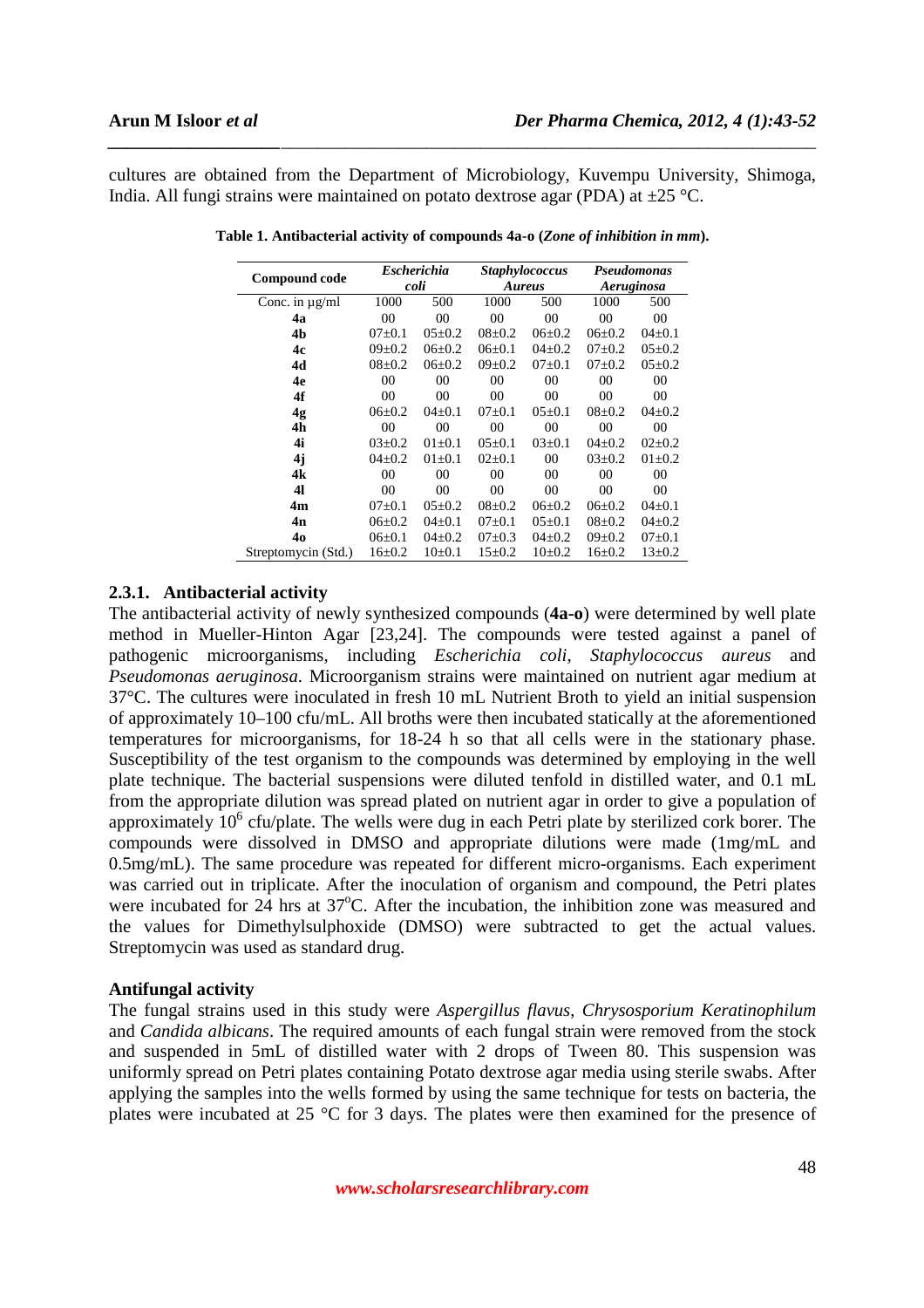zones of inhibition and the results were recorded. Fluconazole was used as a standard drug [25, 26].

*\_\_\_\_\_\_\_\_\_\_\_\_\_\_\_\_\_\_\_\_\_\_\_\_\_\_\_\_\_\_\_\_\_\_\_\_\_\_\_\_\_\_\_\_\_\_\_\_\_\_\_\_\_\_\_\_\_\_\_\_\_\_\_\_\_\_\_\_\_\_\_\_\_\_\_\_\_\_*

| Compound code      | Aspergillus Flavus |                | <b>Chrysosporium</b><br>Keratinophilum |                 | Candida<br><b>Albicans</b> |                 |
|--------------------|--------------------|----------------|----------------------------------------|-----------------|----------------------------|-----------------|
| Con in $\mu$ g/ml  | 1000               | 500            | 1000                                   | 500             | 1000                       | 500             |
| 4а                 | 0 <sup>0</sup>     | 00             | 00                                     | 0 <sup>0</sup>  | 00                         | 0 <sup>0</sup>  |
| 4b                 | $0.5 + 0.1$        | $03+0.1$       | $04+0.2$                               | $03+0.1$        | $0.5 + 0.1$                | $02+0.1$        |
| 4c                 | $06+0.1$           | $0.5 + 0.2$    | $04+0.1$                               | $03+0.1$        | $0.5 + 0.1$                | $04+0.1$        |
| 4d                 | $03+0.2$           | $01+0.1$       | $04+0.1$                               | $03 \pm 0.1$    | $04+0.1$                   | $03 \pm 0.1$    |
| 4e                 | 00                 | 00             | 00                                     | 00 <sup>2</sup> | 00                         | 00              |
| 4f                 | 00                 | 00             | 00                                     | 00 <sup>2</sup> | 00                         | 00              |
| 4 <sub>g</sub>     | $04+0.1$           | $03+0.2$       | $06+0.1$                               | $0.5 + 0.2$     | $04+0.1$                   | $02+0.1$        |
| 4h                 | 0 <sup>0</sup>     | 0 <sup>0</sup> | 0 <sup>0</sup>                         | 0 <sup>0</sup>  | 0 <sup>0</sup>             | 0 <sup>0</sup>  |
| 4i                 | $03+0.1$           | $02+0.1$       | $03+0.1$                               | $01+0.1$        | $03+0.1$                   | $01+0.1$        |
| 4j                 | $04+0.1$           | $02+0.1$       | $0.5 + 0.1$                            | $02+0.1$        | $04+0.1$                   | $02+0.1$        |
| 4k                 | 0 <sup>0</sup>     | 0 <sup>0</sup> | 00                                     | 00 <sup>2</sup> | 0 <sup>0</sup>             | 0 <sup>0</sup>  |
| 41                 | 0 <sup>0</sup>     | 0 <sup>0</sup> | 00                                     | 00 <sup>2</sup> | $00 \,$                    | 00 <sup>2</sup> |
| 4 <sub>m</sub>     | $04\pm0.2$         | $01 \pm 0.1$   | $04\pm0.1$                             | $02+0.1$        | $03 \pm 0.2$               | $01 \pm 0.2$    |
| 4n                 | 00                 | 00             | 00                                     | 0 <sup>0</sup>  | 00                         | 00              |
| 40                 | 0 <sup>0</sup>     | 0 <sup>0</sup> | 00                                     | 0 <sup>0</sup>  | 00                         | 0 <sup>0</sup>  |
| Fluconazole (Std.) | $13 \pm 0.2$       | $10\pm 0.1$    | $17+0.2$                               | $15+0.2$        | $22+0.2$                   | $20+0.2$        |

**Table 2. Antifungal activity of compounds 4a-o (***Zone of inhibition in mm***).** 

## **2.3.2. Acute toxicity and behavioral studies**

All the experiments were carried out using male swiss albino mice (20-25g each). The animals had free access to food and water and they were housed under natural (12h each) light-dark cycle with access to standard pellet chow and water. The animals were acclimatized for 7 days to the laboratory conditions before performing the experiments. The experimental protocol was approved by the institutional animal ethics committee. In all experimental models, six animals were used in each group.

The acute oral toxicity study for the compounds **4b**, **4c**, **4d**, **4g**, **4m**, **4n** and **4o** was carried out by following the OECD guidelines No. 420. Swiss albino male mice weighing 25-30 g were used for the evaluation (OECD Guidelines 2008). Each group consisting of 6 male mice (overnight fasted) was kept in the colony cage at  $25\pm2\degree C$  with 55% relative humidity and 12 h light/dark cycle was maintained. A specified fixed dose of 250, 500, 750, 1000, 1500, 2000, 3000 and 4000 mg/kg was selected and administered orally as a single dose as fine suspension prepared in saline using gum acacia powder. The acute toxic symptoms and the behavioral changes produced by the test compounds were observed continuously for 4 h and at 8 h, 12 h and 24 h onset of toxic symptoms and gross behavioral changes were also recorded [27].

# **RESULTS AND DISCUSSION**

#### **3.1. Chemistry**

The starting material 3-substituted-1*H*-pyrazole-4-carbaldehydes **(1a-e)** were synthesized from corresponding acetophenones through multi-step reactions [28]. First step involves the reaction of various 4-substituted acetophenones with semicarbazide hydrochloride in presence of sodium acetate to form respective semicarbazones. Further these semicarbazones were subjected to Vilsmayer-Haack reaction to yield 3-substituted-1*H*-pyrazole-4-carbaldehydes **(1a-e)**. Further**,**  4,6-disubstituted-3-cyano-2-pyridone derivatives were synthesized via one-pot multicomponent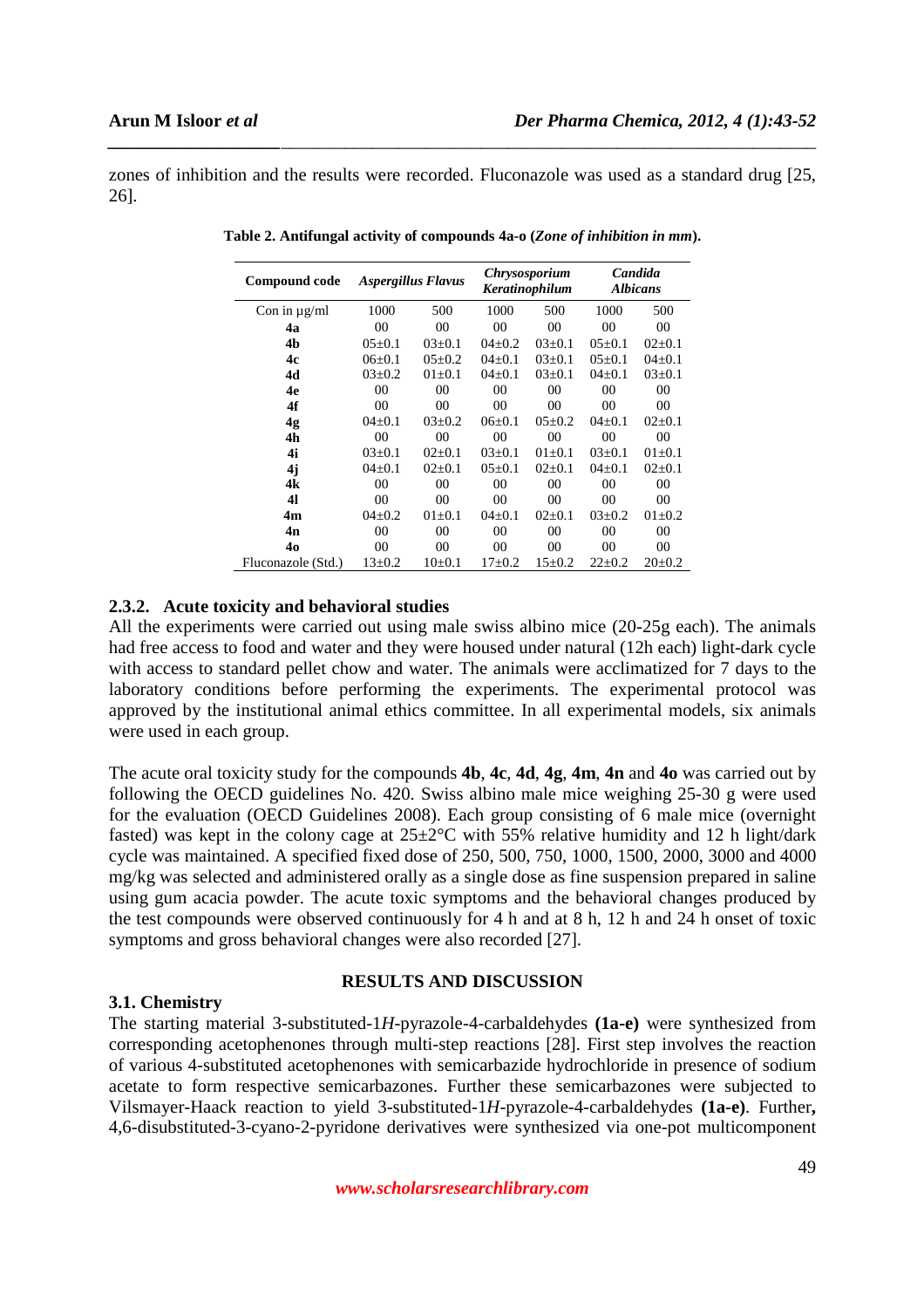reaction of 3-substituted-1*H*-pyrazole-4-carbaldehydes **(1a-e)**, various acetyl compounds **(2a-c),**  ethyl cyanoacetate **(3)** and ammonium acetate in ethanolic medium (**Scheme 1**). The structures of the desired compounds were characterized by IR,  $^1$ HNMR,  $^{13}$ C NMR, mass spectral and elemental analyses.

*\_\_\_\_\_\_\_\_\_\_\_\_\_\_\_\_\_\_\_\_\_\_\_\_\_\_\_\_\_\_\_\_\_\_\_\_\_\_\_\_\_\_\_\_\_\_\_\_\_\_\_\_\_\_\_\_\_\_\_\_\_\_\_\_\_\_\_\_\_\_\_\_\_\_\_\_\_\_*

The IR spectrum of compound **4a** showed absorption bands at 3229 & 3090, 2211, 1635, 1594 cm<sup>-1</sup> which corresponds to N-H, C≡N, C=O and C=N stretching respectively. Similarly, its <sup>1</sup>H NMR spectrum showed two singlets at δ 13.53 and 12.66 which were due to presence of pyrazole N-H and N-H of pyridone ring respectively. Further, the pyrazole-5H and aromatic proton on pyridone ring resonated at  $\delta$  8.32 and 6.23 which confirm the structure. The mass spectrum of **4a** showed molecular ion peak at  $m/z = 345$  (M+1), which is in agreement with the molecular formula  $C_{19}H_{12}N_4OS$ .

# **3.2. Antimicrobial activity**

The new compounds **4a-o** were tested for their antibacterial activity (*in vitro)* at a concentration of 1000 and 500 µg/mL against *Escherichia coli*, *Staphylococcus aureus* and *Pseudomonas aeruginosa* and their activity was compared to a well-known commercial antibiotic, streptomycin. The results were recorded for each tested compound as the average diameter of inhibition zones of bacterial growth surrounding the well in millimetres. The newly synthesized compounds exhibited variable antibacterial activity against the above tested bacterial strains. The results indicated that among the tested compounds, **4b**, **4c**, **4d**, **4g**, **4m**, **4n** and **4o** showed good antibacterial activity towards all bacterial strains at concentrations of 1000 and 500  $\mu$ g/mL when compared with standard drug. Rest of compounds showed fair or poor activity. Results of antibacterial studies have been presented in **Table 1**. All the synthesized compounds were also tested for its antifungal activity (*in vitro)* against *Aspergillus flavus*, *Chrysosporium keratinophilum* and *Candida albicans* by measuring its average zone of inhibition. Fluconazole was used as standard for antifungal activity. Among the synthesized, compound **4c** showed moderate activity against *Aspergillus Flavus* at concentrations of 1000 and 500 µg/mL compared to standard drug fluconazole **(Table 2)**.

The results of antimicrobial study reveals that presence of substituents on the phenyl ring attached to the 4-position of pyrazole ring plays important role. The enhanced activity of **4b**, **4c**, **4d, 4g, 4m, 4n** and 4o is due to the presence of groups like, Cl, F, CH<sub>3</sub> and OCH<sub>3</sub> attached to 4position of phenyl rings of pyrazole ring. This is also supported by the previous reports [29]. However, in general, compounds containing a halogen substituents showed better antibacterial activity than the compounds with other substituents [30]. The absence of such pharmacophore on phenyl ring fails to exhibit both antibacterial as well as antifungal activity. From the antimicrobial results we can conclude that, synthesized compounds are specific antibacterial agents. A combination of two different heterocyclic systems namely pyrazole and 3-cyano-2 pyridone has enhanced the pharmacological effect and hence they are ideally suited for further modifications to obtain more efficacious antibacterial compounds.

The acute oral toxicity study for compounds **4b**, **4c**, **4d**, **4g**, **4m**, **4n** and **4o** was also carried out by following the OECD guidelines No. 420. The experimental studies revealed that the compounds were quite safe up to 2000 mg/kg and no deaths of animals were recorded. Further, no significant gross behavioral changes were observed in experimental animals except in the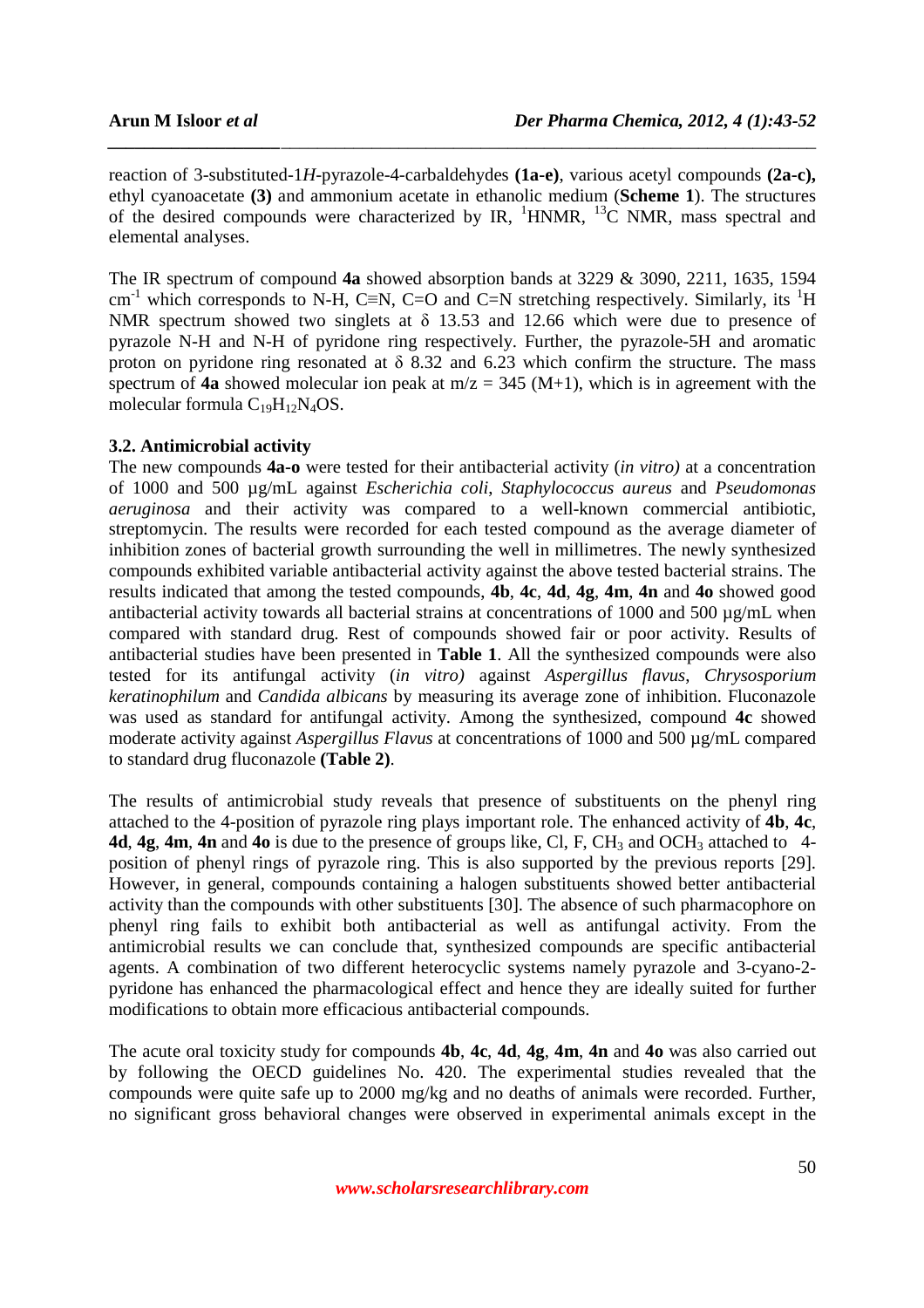3000 and 4000 mg/kg of all organic compounds, which showed depression on the first day and dead on second day.

*\_\_\_\_\_\_\_\_\_\_\_\_\_\_\_\_\_\_\_\_\_\_\_\_\_\_\_\_\_\_\_\_\_\_\_\_\_\_\_\_\_\_\_\_\_\_\_\_\_\_\_\_\_\_\_\_\_\_\_\_\_\_\_\_\_\_\_\_\_\_\_\_\_\_\_\_\_\_*

# **CONCLUSION**

In the present work, a series of novel 4,6-disubstituted-3-cyano-2-pyridone derivatives were synthesized and characterized by IR,  ${}^{1}$ H NMR,  ${}^{13}$ C NMR, mass and elemental analyses. All the compounds were screened for its antimicrobial activity. Antibacterial results indicated that the compounds **4b**, **4c**, **4d**, **4g**, **4m**, **4n** and **4o** showed good antibacterial activity towards all bacterial strains when compared to standard drug streptomycin. **4c** showed moderate antifungal activity whereas remaining compounds showed poor antifungal activity compared to other synthesized compounds. The acute oral toxicity study for compounds **4b**, **4c**, **4d**, **4g**, **4m**, **4n** and **4o** was also carried out. The experimental studies revealed that the compounds were quite safe up to 2000 mg/kg and no deaths of animals were recorded.

## **Acknowledgement**

AMI is thankful to 'Department of Atomic Energy, Board for Research in Nuclear Sciences, Government of India' for *'Young Scientist'* award.

# **REFERENCES**

[1] G.D. Henry, *Tetrahedron,* **2004**, 60, 6043.

[2] M.C. Bagley, K. Chapaneri, D.W. Dale, X. Xiong, J. Bower, *J. Org. Chem*., **2005**, 70, 1389.

[3] T.L. Gilchrist, *J. Chem. Soc., Perkin Trans*., **2001**, 2491–2497.

[4] A.H. Li, S. Moro, N. Forsyth, N. Melman, X.-D. Ji, K.A. Jacobsen, *J. Med. Chem*., **1999**, 42, 706.

[5] B. Vacher, B. Bonnand, F. Funes, N. Jubault, W. Koek, M.-B. Assie, C. Cosi, M. Kleven, *J. Med. Chem,.* **1999**, 42, 1648.

[6] J.K. Son, L.X. Zhao, A. Basnet, P. Thapa, R. Karki, Y. Na, Y. Jahng, T.C. Jeong, B.S. Jeong, C.S. Lee, E.S. Lee, *Eur. J. Med. Chem*., **2008**, 43, 675.

[7] A.G. Amr, M.M. Abdulla, *Bioorg. Med. Chem*., **2006**, 14, 4341.

[8] A.G. Hammam, N.A. Abdel Hafez, W.H. Midura, M.Z. Mikolajczyk, *Z. Naturforsch*., **2000**, 55, 417.

[9] M. Abo-Ghalia, M.M.Z. Abdulla, A.E. Amr, *Z. Naturforsch*., **2003**, 58, 903.

[10] P. Dorigo, R.M. Gaion, P. Beiiuco, D. Fraccarollo, I. Maragno, G. Bombieri, F. Benetollo, L. Mosti, F. Orsini, *J. Med. Chem*., **1993**, 36, 2475.

[11] T.J. Sultivan, J.J. Truglio, M.E. Boyne, P. Novichenok, X. Zhang, C.F. Stratton, H.J. Li, T. Kaur, A. Amin, F. Johnson, R.A. Stayden, C. Kisker, P.J. Tonge, *ACS Chem. Biol*., **2007**, 1, 43.

[12] A.M. Gilbert, A. Failli, J. Shumsky, Y. Yang, A. Severin, G. Singh, W. Hu, D. Keeney, P.J. Petersen, A.H. Katz, *J. Med. Chem*. **2006**, 49, 6027.

[13] O. Prakash, R. Pundeer, P. Ranjan, K. Pannu, Y. Dhingra, K.R. Aneja, *Indian. J. Chem*., **2009**, 48B, 563.

[14] A.M. Isloor, B. Kalluraya, P. Shetty, *Eur. J. Med. Chem*., **2009**, 44, 3784.

[15] I.V. Magedov, M. Manpadi, S.V. Slambrouck, W.F.A. Steelant, E. Rozhkova, N.M. Przheval'skii, S. Rogelj, A. Kornienko, *J. Med. Chem*., **2007**, 50, 5183.

[16] G. Szabo, J. Fischer, A. Kis-Varga, K. Gyires, *J. Med. Chem*., **2008**, 51, 142.